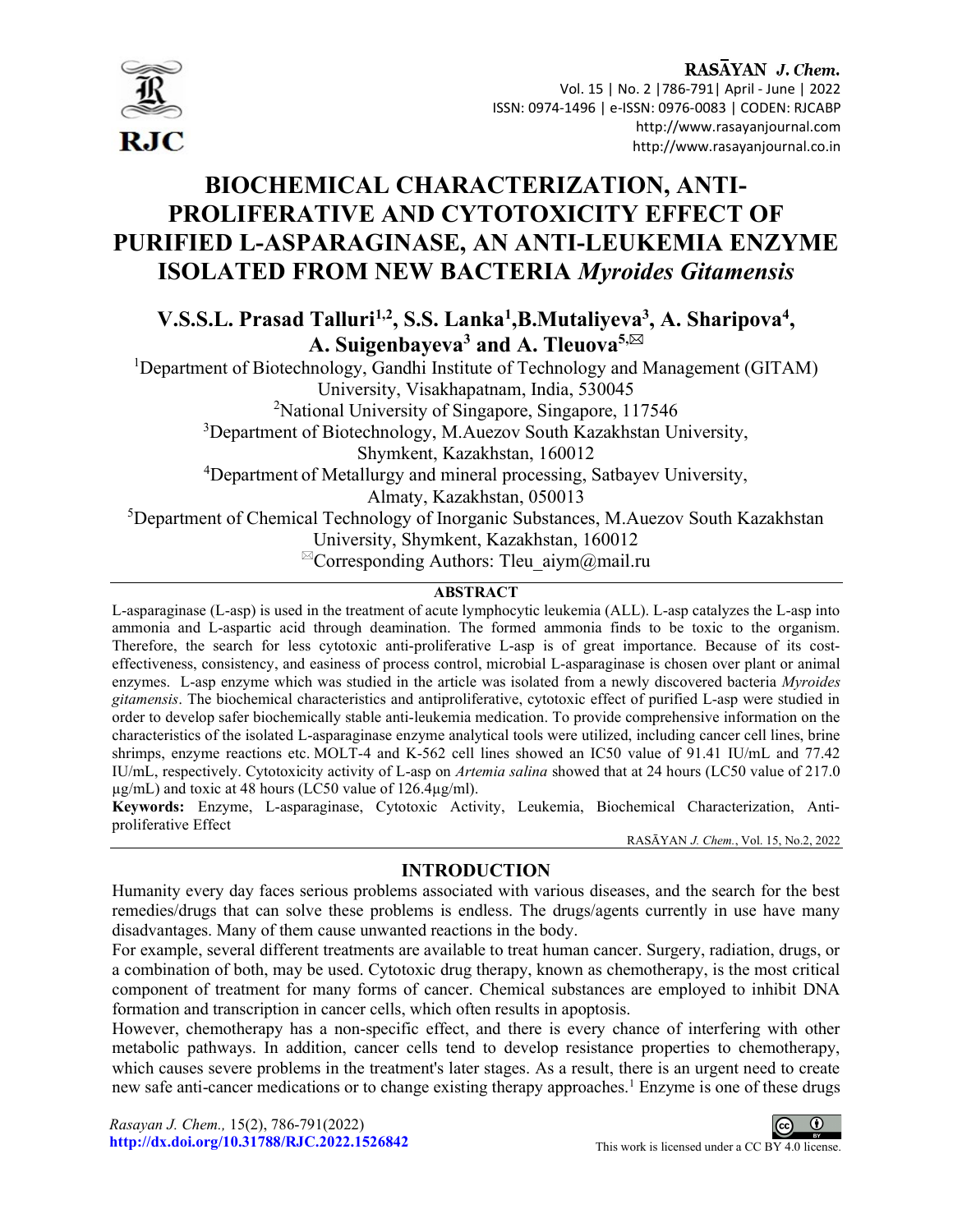that exhibit less toxic effects compared to chemotherapy. Enzymes are more specific and act in a targeted manner, especially L-asparaginase (L-ASP). Since the 1950s L-ASP is used in the treatment of acute lymphoblastic leukemia (ALL) and has become a critical enzyme for treating patients (especially children). L-ASP, isolated from various sources, is commonly used in combination with other chemotherapeutic agents to treat ALL.<sup>2</sup> Bacterial enzymes are currently used to treat certain types of blood cancers. To date, the most active L-ASP is obtained from the bacteria E. coli and Erwinia carotovora. Nowadays they are actively used for the treatment of ALL and lymphosarcoma leukemia.<sup>3</sup>

However, the commercially available L-ASP has some side effects. For example, it can lead to diabetes, anaphylaxis, pancreatitis, low cholesterol, leukopenia, and blood clotting disorders that can cause bleeding.<sup>4</sup> These side effects are thought to be due to allergic reactions. Because the body recognizes these bacterial enzymes as foreign, they trigger complicating immune responses. The use of L-asp from various sources could solve this challenge.<sup>5</sup> In this regard, attempts are being made to find L-asp from new bacterial sources with less cytotoxic effect and more stable for the treatment of ALL.

Because of its cost-effectiveness, consistency, and easiness of process control, microbial L-asp is preferable compared to plant or animal L-asp.<sup>6</sup> Bacteria are easy to grow in any geographic location, easy to manipulate genetically and extract compounds, unlike plants. Bacterial L-ASP is relatively more stable than the corresponding plant-derived enzymes.

The L-ASP to be studied in this research was extracted from a new source of bacteria, Myroides gitamensis, which was discovered in the soil of a slaughterhouse in India by our co-authors at GITAM University. They discovered bacteria Myroides gitamensis is included in the National Center for Biotechnological Information (NCBI), as well as in various banks of microbial culture collections.<sup>7,8</sup> Previously, L-asparaginase was isolated from novel bacterial species *Myroides gitamensis* from different soil samples of Visakhapatnam, India; the bacteria *Myroides gitamensis* was characterized from morphological, biochemical, phenotypic points of view; potentially low-cost production of L-asp by solid-state fermentation via response surface methodology (RSM) and purification was carried out.<sup>9-11</sup>

The goal of this research was to develop a less toxic biochemically stable anti-leukemia drug. For this purpose, the purified L-asp used was extracted from the Myroides gitamensis to study biochemical characteristics and the anti-proliferative, cytotoxic effect of L-asp. Thus, this research will develop improved treatments for blood cancers and assess the toxic effect of purified L-asp from new novel bacteria.

# EXPERIMENTAL

In the process of work, to study the biochemical stability and activity of L-asp isolated from Myroides gitamensis bacteria, the effect of different parameters such as the influence of pH, temperature, various metal ions, surfactants, and chelators on the main characteristics of L-asp enzyme were studied; enzyme kinetics were studied using the enzymatic reactions, i.e. Michaelis-Menten constant (Km) and the maximum reaction rate (Vmax), using the Lineweaver-Berk graph by studying the effect of L-asparagine amino acid concentration (substrate) on L-asp activity. The antiproliferative activity of L-ASP enzyme was studied using two different cancer cell lines of human acute T-lymphoblastic leukemia (MOLT-4) and myelogenous leukemia (K-562); also, the lethal concentration (LC50) of L-asp was determined using Artemia Salina (Brine shrimp) to study the cytotoxic effect of L-asp enzyme. A detailed description of the methods used is given in the Supplementary Materials.

# RESULTS AND DISCUSSION

# Biochemical Characterization of L-asp

# Determination of Optimum pH and Stability of the Purified L-asp

Figure 1 shows that the optimum activity of the enzyme was at pH 8.0. The enzyme showed stability over a pH range of 6 to 8 at both 3 and 5 h of the incubation period (Fig.-2). Similar results were observed by Krishnan and Chandra with an optimal pH of 8.0 for the L-asp produced by Bacillus licheniformis CUMC305. 12

#### Optimum Temperature for the Purified Enzyme

Figure-3 shows the dependence activity of L-asp on temperature The L-asp exhibited maximum activity in the temperature range from 30°C to 50°C and an optimum activity was of 40°C.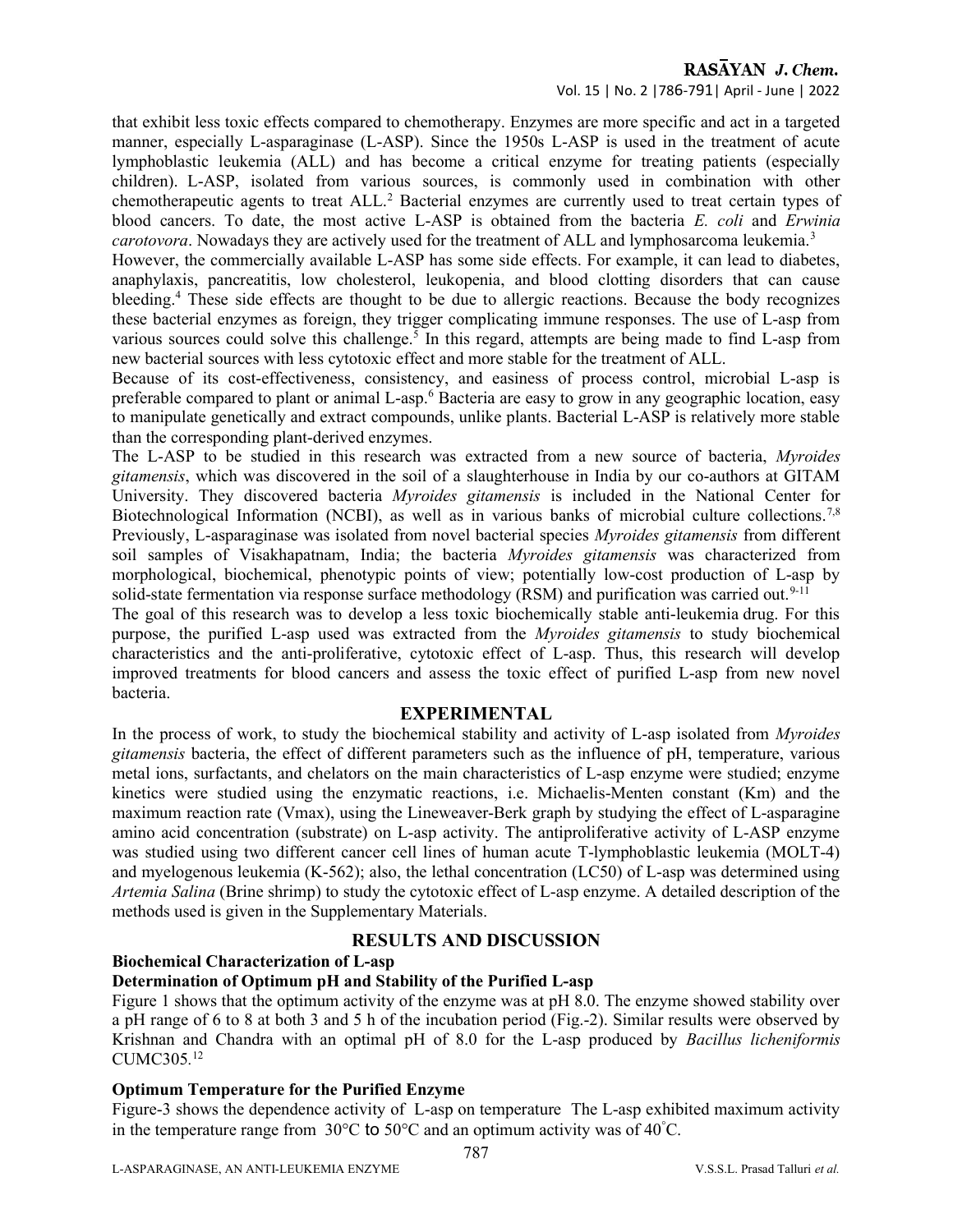The thermo-stability of the purified L-asp is presented in Fig.-4. The purified L-asp remained 100% of its activity at 40°C for 2-3 hrs. On incubation of enzyme at 60°C and 70°C, the activity was decreased to 50% and 40% respectively within 5 min and on further incubation, a significant decrease in activity was observed.



Fig.-1: Effect of pH on purified on the Activity of L-asp



Fig.-3: Effect of Temperature on purified L-asparaginase

# Metal ions Effect on the Purified L-asp

The influence of metal ions on the L-asp activity was depicted in Fig.-5. It was observed that the activity of L-asp was increased by divalent metal ions. Na<sup>+</sup>, Ca<sup>+2</sup> and Fe<sup>+2</sup> by 38%, 26% and 24% respectively, whereas  $Hg^{+2}$ ,  $Mg^{+2}$ ,  $Zn^{+2}$  inhibited the activity of L-asp by 68%, 48%, 26%, 24% and 6% respectively. A similar effect of ions of metal on the activity of L-asp from Staphylococcus MGM1 was reported.<sup>13,14</sup>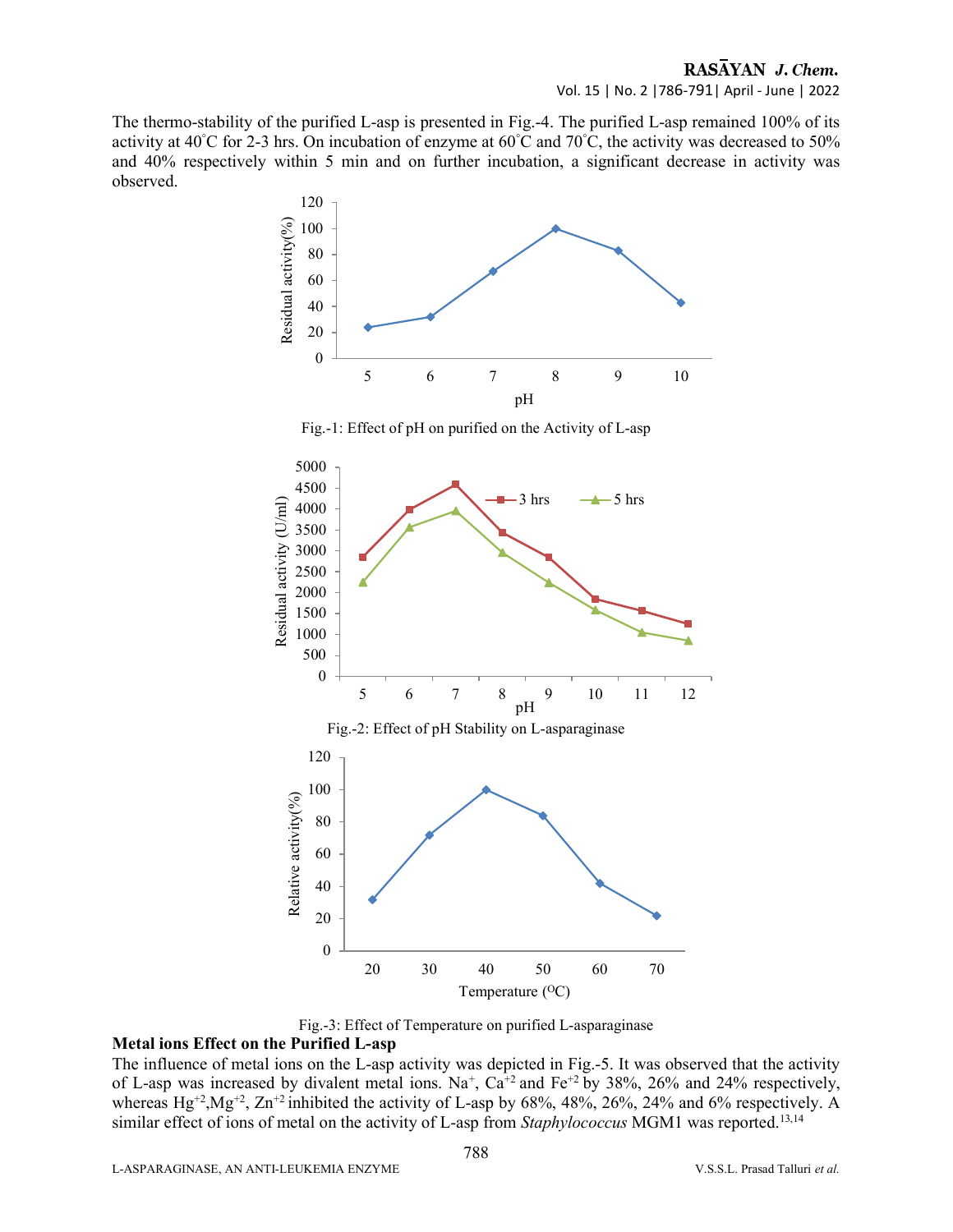





Fig.-5: Effect of Metal Ions on L-asp activity

#### The Chelators and Surfactants Effect on the Purified L-asp

The chelators' influence on the L-asp activity is shown in Fig.-6. L-asp activity was enhanced by Tween-20 and β-ME by 36% and 18% respectively. Whereas urea, EDTA, SDS has shown to decrease the Lasparaginase activity by 68%, 66% and 44% respectively. Authors reported similar results, where it was shown that EDTA and SDS repressed the production of L-asparaginase in Fusarium brachygibbosum.<sup>15</sup>



Fig.-6: Chelators and Surfactants Effect on L-asp Activity

#### Study of L-asp Enzyme Kinetics

#### Effect of Substrate Concentration on Purified L-asp

The effect of varying concentrations of L-asparagine on the velocity of L-asp demonstrated a typical hyperbolic saturation curve. The values of  $K_m$  and  $V_{max}$  of the L-asp from *Myroides gitamensis* BSH-3<sup>T</sup> using L-asparagine as substrate were found to be 5.26 mg and 12.5 IU/mg respectively (Fig.-7). Senthil and Selvam reported that  $K_m$  and  $V_{max}$  of L-asp of Streptomyces sps were 0.0598 and 3.5478 IU/  $\mu$ g respectively.<sup>16</sup>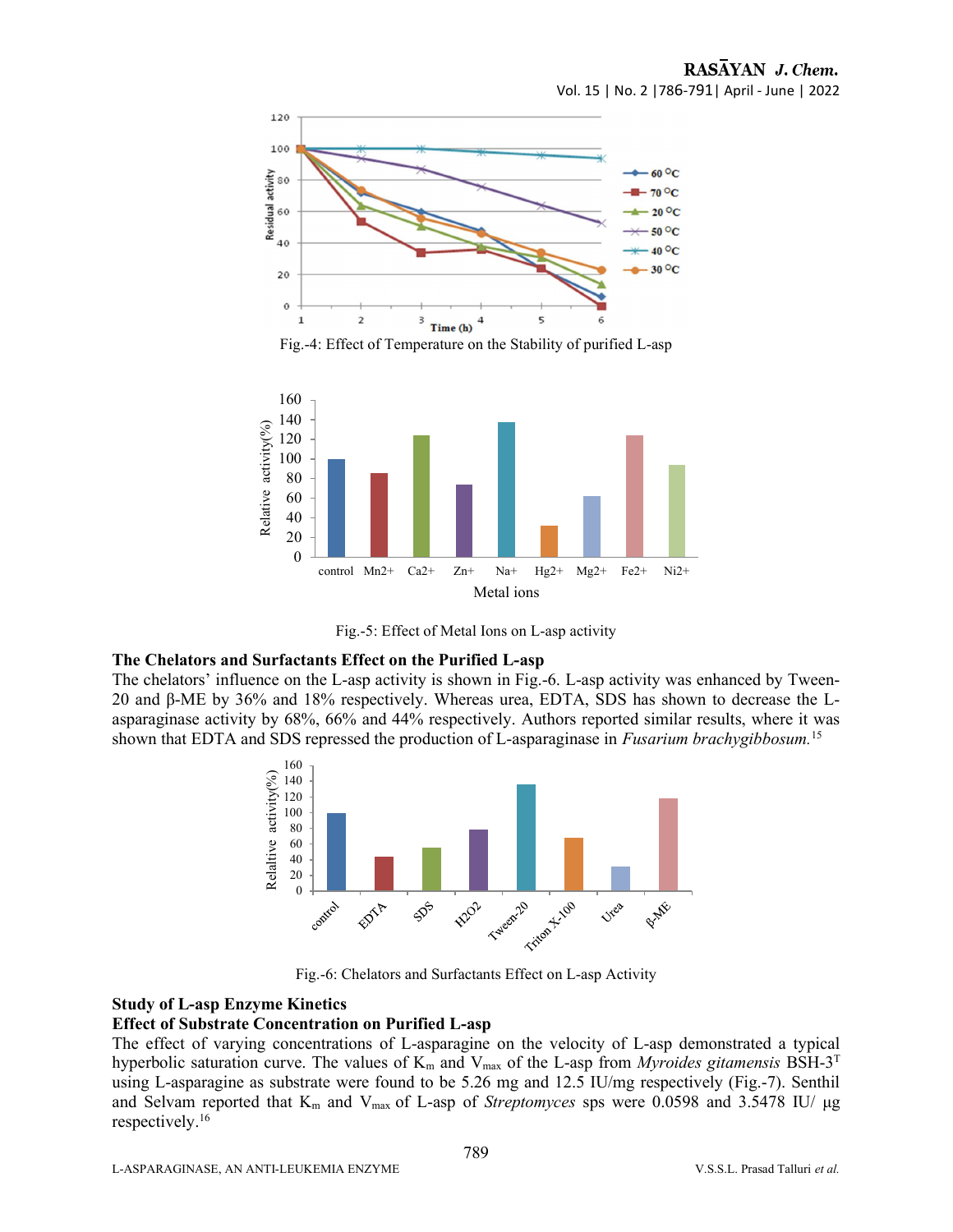

Fig.-7: Substrate Concentration Effect on L-asparaginase Activity to determine Km by Lineweaver-Burk

#### Anti-proliferating Activity of L-asparaginase from *Myroides gitamensis* BSH- $3<sup>T</sup>$

Both MOLT-4 and K-562 cell growth inhibition increases with the increased dosage of L-asparaginase. MOLT-4 and K-562 cell lines demonstrated an IC50 value of 91.41 IU/mL and 77.42 IU/mL, respectively (Fig.-8). The growth inhibition rate of K-562 cells was slightly higher than MOLT-4 cells at the same dosage of the enzyme. At 100 IU/mL of L-ASP the growth of inhibition for MOLT-4 was 64.4% and for K-562 was 79.4%. These results show that L-asparaginase can be utilized as a potential anti-proliferative drug.



Fig.-8: L-asparaginase Effect on MOLT-4 (blue) and K-562 (red) Cell Lines

# Cytotoxicity Activity of L-asparaginase purified from Myroides gitamensis BSH-3<sup>T</sup>

The data presented in Table-1 shows that L-asparaginase has cytotoxicity on brine shrimp nauplii. Lasparaginase exhibited a cytotoxic effect when the concertation increases from 50µg/mL to 300µg/mL. LC50 value of L- asparaginase was 217.0 $\mu$ g/mL at 24 h is moderately cytotoxic, whereas, at 48 h, LC 50 is 126.5 µg/mL.

Table-1: Mortality Percentage of Brine shrimp naupilli at 24 hr and 48 hrs incubation with L-asparaginase

| . .<br># | $\mu$ g/mL | Mortality, % |          |
|----------|------------|--------------|----------|
|          |            | 24 h         | 48 h     |
|          | 50         |              | 24       |
| 2        | 100        | 13           | 31       |
| 3        | 150        | 18           | 45<br>64 |
| ᅮ        | 200        | 27           |          |
| 5        | 250        | 52           | 81       |
| h        | 300        | 93           | 93       |

The effect of cyclophosphosphamide (positive control) on the growth of brine shrimp nauplii at 24 and 48 h incubation is shown in Table-2. Cyclophosphamide is a cytostatic anti-tumor chemotherapy drug. The LC50 value of cyclophosphomide was  $78.2\mu g/ml$  at 24 h and  $69.8\mu g/ml$  at 48 h. It clearly shows that cyclophosphosphamide was more toxic than L-asparaginase at both incubation periods.